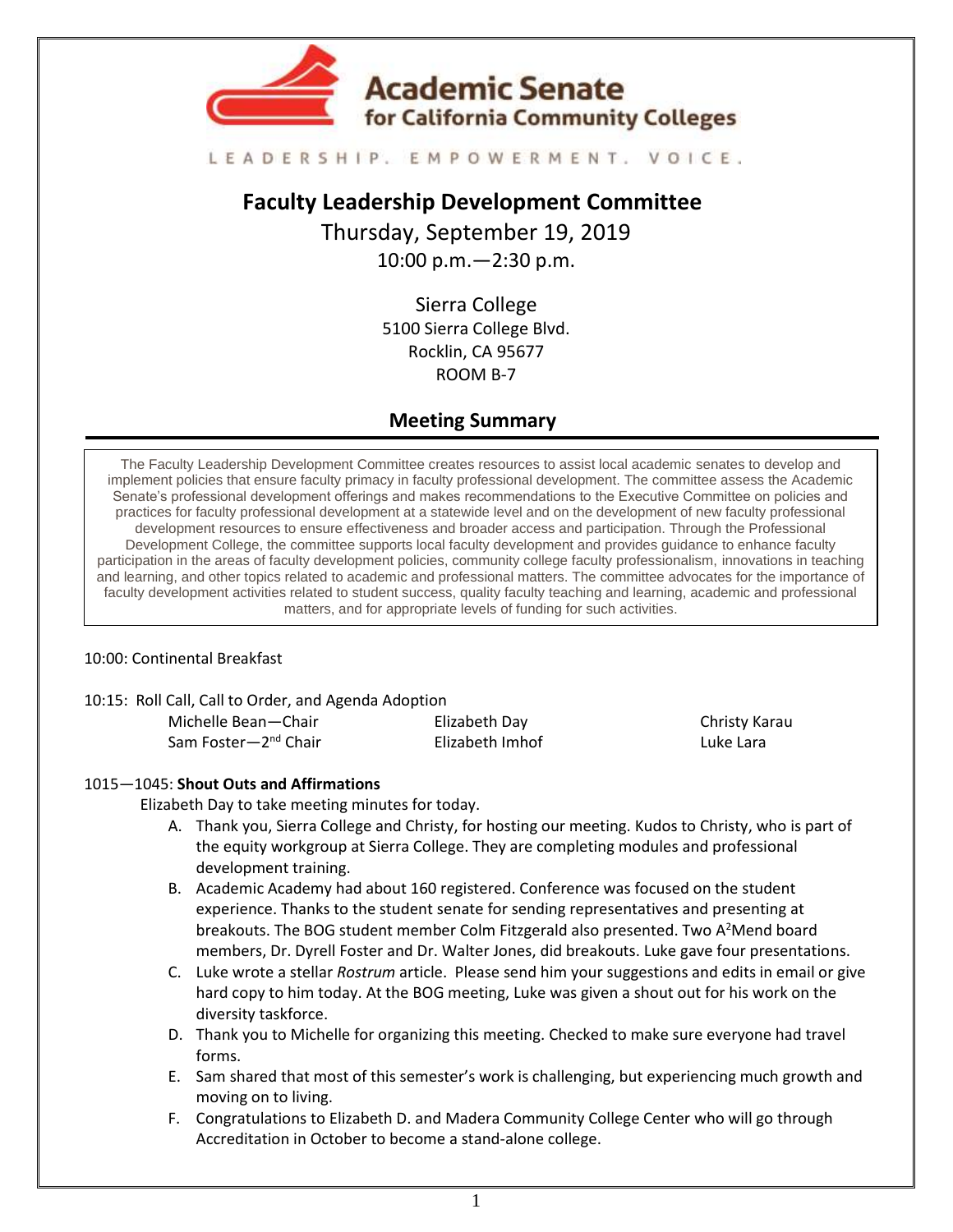#### 1045—1055: **Review the Committee Community Norms**

**Authenticity:** Speak truth and allow others speak truth.

**Practice Self-Aware:** Recognizing your potential attachments to issues and open to other possibilities and having self-awareness. Be mindful of own bias and assumptions. Also, to forgive each other and self.

**Collegiality:** Be a trusted alley and avoid labeling based on past decisions or opinions.

**Honor the Space**: Intentional to feel loved we will do shout outs and affirmations. Praise publicly and give criticisms in a positive way. Take time to step back and look at the bigger picture.

### 1055–1110: **The Work of the Committee**

One-year terms and appointed with the last meeting in June 2020. The max to be on a committee is two years. Must reapply each year and suggest selecting different committee interests. The Executive speaks on behalf of the Academic Senate and 115 colleges. All the committees provide advice to executive committee, and they provide the advisory voice. All members on this committee have experiences that are bold and beautiful to share.

### 1110—1210: **Getting to Know You Activity**

1210—1215: Review of documents to highlight where the committee will focus over the next year.

### 1215—1240: Lunch

## 1240—1325: **Professional Development Plan**

- Reviewed multiple handouts to prioritize future work of the committee (Year End Report and Workplan from last year's FLDC, ASCCC Strategic Plan, Committee Priorities Sheet, 2019/20 Executive Goals)
- Investigat[e Professional Development College:](https://asccc.org/pdc-online-courses) ASCCC Professional Development College
	- $\circ$  Questions are where does the website live, who has access, and can it be promoted? Can it be partnership? Consider aligning and merging resources for professional development and look to see what training modules are available and which need to be updated.
	- $\circ$  Look at what resources and funding that is available. Look to see if this is feasible, before building content. Maybe start with a survey or a plenary first to see what the faculty body wants as far as the faculty development committee.
	- $\circ$  Ping the Academic Senate presidents to find out what is happening on their campuses. Can the committee with other bodies in the Academic Senate combine a survey to not inundate the Academic Senate Presidents? What is the gap that are missing that the committee is to provide? Send a survey to help identify the gaps.
	- $\circ$  Should the committee look at the modules and then see what needs to be updated? Then there would be discussion as to update or have them removed.
	- $\circ$  Address possible survey of these modules for next meeting. Will marinate and work in it.

## 1325 – 1335: **[Faculty Leadership Academy](https://drive.google.com/file/d/1L8HtxXj1wLILjUqXF8g12NUXbQvaXBO9/view?usp=sharing)**

- Reimagine Faculty Leadership Academy.
	- o **Mentor Program:** For those who will become a senate leader within two years of attending the academy. This did not continue. Reasons could be that it was under the Foundation and did not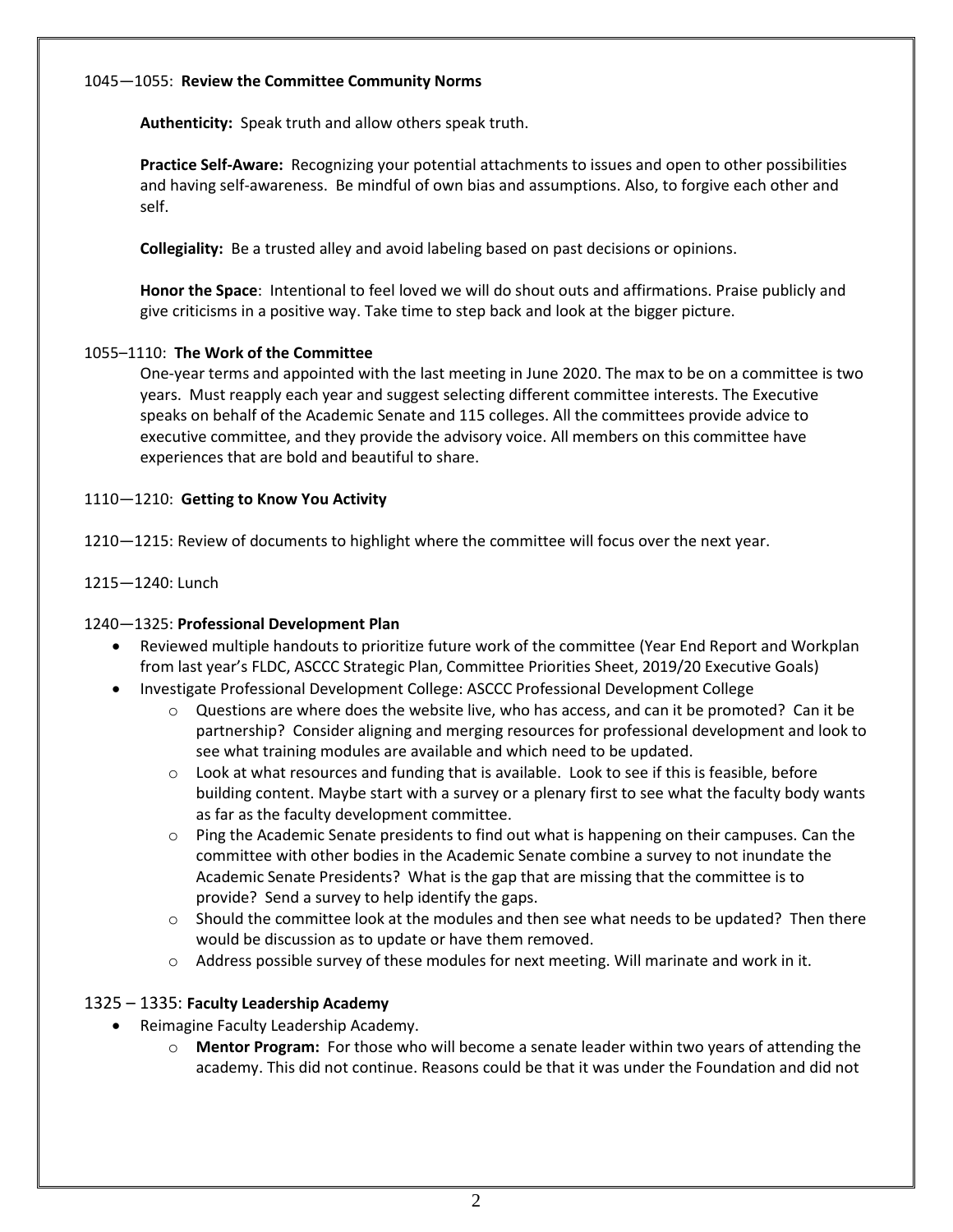have the funds to support this. Not sure it was working in the way it was intended.

- o Could this be an equity issue to have to pay to be a part of this program?
- o **Foundation Support New Modules:** Create a new mentoring project? There is some money to use this at present. There needs to be scholarships available.
- The strategic plan is to include faculty that are not well represented.
	- $\circ$  Need to be thoughtful about the criteria that is set. Criteria to be specific for scholarships that will be offered. The program should be designed to provide access to specific faculty populations. Note that this also supports the strategic plan.

## 1335 – **Caucus Structure Review with Julie Bruno**

- The Faculty Leadership Academy
	- $\circ$  In a caucus, we can leverage their talent toward the academy. The academy was on the back burner for the academic senate. Take a look at the LGQBT Caucus and the Women's Caucus descriptions. If the committee wanted to bring back the academy and if the Exec agrees then the committee can use the talent toward the academy.
	- $\circ$  A connection with ASCCC Executive Committee might be useful. A great mentorship includes access to the Executive Committee.
	- $\circ$  Consider mentors who are on other ASCCC committees which expands the mentoring network.
	- $\circ$  Exec is not linked with members of the Caucus. Exec can attend, but cannot be members of the caucus.
	- $\circ$  Add that this is an emphasis of cultivating leadership for underrepresented faculty.
- Discussion continued on creating a more active caucus structure.
	- $\circ$  The caucus meets during plenary; however, they could meet at other times.
	- $\circ$  How can a caucus be incorporated into a session? Maybe meet Thursday morning to start the work rather than Friday evening.
	- $\circ$  Maybe create listervs from the academic senate and float ideas between the plenary sessions. Address how the Caucus (ASCCC) should move forward. Address hierarchical structure of caucus leadership.
	- $\circ$  Procedures and guidelines: Caucus should be able to help meet the faculty development need for faculty. Consider changing the description of the caucus to include faculty development.
	- o Assigned ASCCC Executive liaisons starting with the Fall 2019 plenary. It is considered that the ASCCC Executive should reach out before plenary to the caucus leaders.
	- $\circ$  Suggestion: Employee research groups are used for equity in recruiting new talent.
	- $\circ$  At next meeting to look at charge and procedures for caucus guidelines and application.
	- o There will be a breakout session at Plenary on Caucus structure. The role of the Caucus is not integrated into the strategic process. They have individual voice to vote, but do not have a formal role in providing input. The Caucus needs a more active formal role.
	- o Chair will reach out to all the Caucus leaders.
- Fall Plenary—no other committee volunteers for Plenary break-out sessions.

## 2:15 Announcements

- A. Check for upcoming events at<https://asccc.org/calendar/list/events>
	- ESL Recoding (September 23 at Skyline)
	- Guided Pathways Webinars (September 25, October 9, October 23)
	- Open Forum for Hot Topics (September 26)
	- Area Meetings (October 11 and 12)
	- Plenary (November 7-9 in Newport Beach)
		- [Early Registration](https://asccc.org/events/2019-11-07-160000-2019-11-09-220000/2019-fall-plenary-session) due by October 25